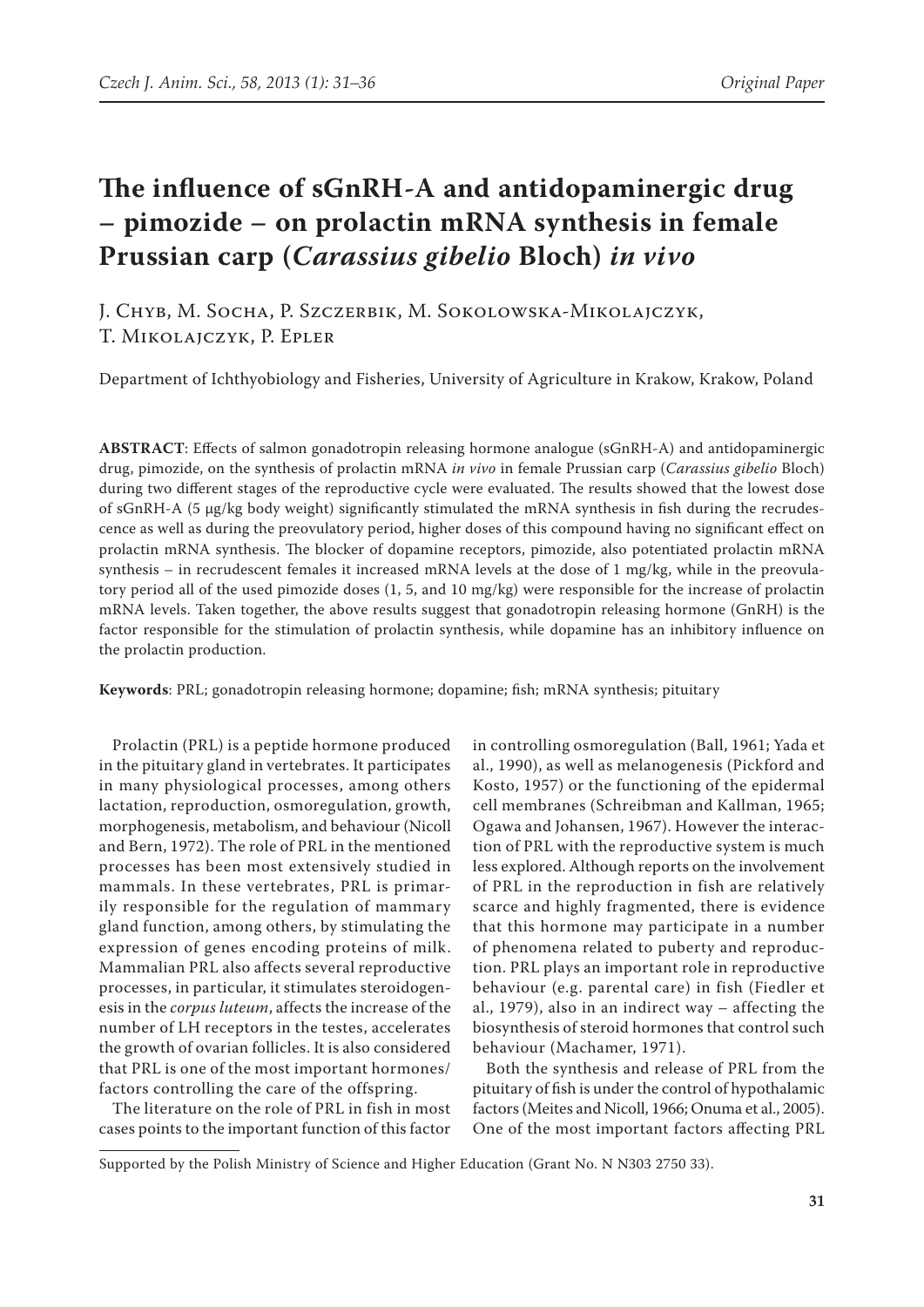synthesis and secretion is gonadotropin releasing hormone (GnRH). Especially salmon GnRH (sGnRH) is one of the most important neuroendocrine factors regulating secretion of pituitary hormones. Apart from its role in reproduction, where sGnRH is, among other, responsible for the synthesis and release of gonadotropins, sGnRH is known to affect the function of growth hormone, somatolactin, and PRL. There are data demonstrating stimulatory influence of sGnRH on PRL secretion (Weber et al., 1997). Also, there is evidence of direct action of sGnRH on PRL since in fish GnRH agonist bind-

ing sites are observed in lactotrophs (Stefano et al., 1999). Other factors influencing PRL synthesis and secretion include thyrotropin-releasing hormone (TRH), dopamine (DA), somatostatin, and serotonin (James and Wigham, 1984; Williams and Wigham, 1994a). More recent studies indicate the existence of one more PRL releasing factor localized in the hypothalamus – PrRP (Fujimoto et al., 2006). Steroids produced in the gonads, such as 17β-estradiol, are also able to control the synthesis and secretion of PRL (Williams and Wigham, 1994a; Onuma et al., 2005).

In spite of the growing amount of data on factors affecting PRL release in fish, the exact mechanism of its synthesis needs further investigations, especially in the light of its still obscured role in reproduction. Therefore the aim of this study was to investigate the influence of two important hypothalamic factors controlling reproduction in fish, sGnRH and dopaminergic system, on the synthesis of mRNA for PRL in female Prussian carp during the reproductive cycle.

# **MATERIAL AND METHODS**

## **Experimental animals**

For all experiments 128 sexually mature female Prussian carp (*Carassius gibelio* Bloch) bred in the Fisheries Experimental Station of the Department of Ichthyobiology and Fisheries, University of Agriculture in Krakow, were used.

# **Drugs used in experiments**

In the experiments, the following substances were used: sGnRH-A – (D-Arg<sup>6</sup>, Trp<sup>7</sup>, Leu<sup>8</sup>, Pro<sup>9</sup>Net)-LHRH – an analogue of salmon GnRH (Bachem AG, Bubendorf, Switzerland) and pimozide – blocker of D2-type of dopamine receptors (Sigma-Aldrich, St. Louis, USA).

### *In vivo* **experiments**

The experiments were conducted in two different periods of the reproductive cycle – during gonadal recrudescence and during preovulatory period.

Before each of the *in vivo* experiments fish were harvested from the pond and transferred to 360 l aquaria. Fish underwent a 2-day adaptation to experimental conditions – to the water temperature of 20°C and to the simulated photoperiod (in the case of experiments performed in winter the ratio of light (L) to dark (D) was 8 : 16, while in the experiments conducted in spring L : D was equal to 16 : 8). Prior to any manipulations fish were anaesthetized by immersion in Propiscin (IRS, Zabieniec, Poland) solution (0.3 ml/l of water). After a two-day adaptation to these conditions the fish were weighed and subjected to intraperitoneal injections of the tested substances, depending on the experiment.

In Experiment 1, performed in January, 32 Prussian carp females (average body weight (BW) 199  $\pm$ 21 g, gonadosomatic index (GSI) 4.8) undergoing gonadal recrudescence were used. Fish were divided into 4 groups (8 fish per group) and submitted to intraperitoneal injections of the following drugs: group  $1$  (control) – 0.6% NaCl; group  $2$  (sGnRH-A 5) – sGnRH-A 5 μg/kg BW; group 3 (sGnRH-A 10) – sGnRH-A 10 μg/kg BW; and group 4 (sGnRH-A 20) – sGnRH-A 20 μg/kg BW.

In Experiment 2, conducted in May, 32 Prussian carp females at the preovulatory period (average BW 98  $\pm$  17 g, GSI = 18.3) were intraperitoneally injected with different concentrations of sGnRH-A, according to the same experimental design as in Experiment 1.

Experiment 3 was conducted in January on 32 recrudescent Prussian carp females (average BW 201 ± 25 g, GSI = 4.8) divided into 4 groups (8 specimens per group) and submitted to intraperitoneal injections of the following drugs: group 1 (control) – saline; group 2 (PIM  $1$ ) – pimozide 1 mg/kg BW; group 3 (PIM 5) – pimozide 5 mg/kg BW; and group 4 (PIM 10) – pimozide 10 mg/kg BW.

In Experiment 4 performed in May on 32 Prussian carp females at the preovulatory period (average BW 92  $\pm$  16 g, GSI = 18.3) the experimental protocol was analogous as in Experiment 3.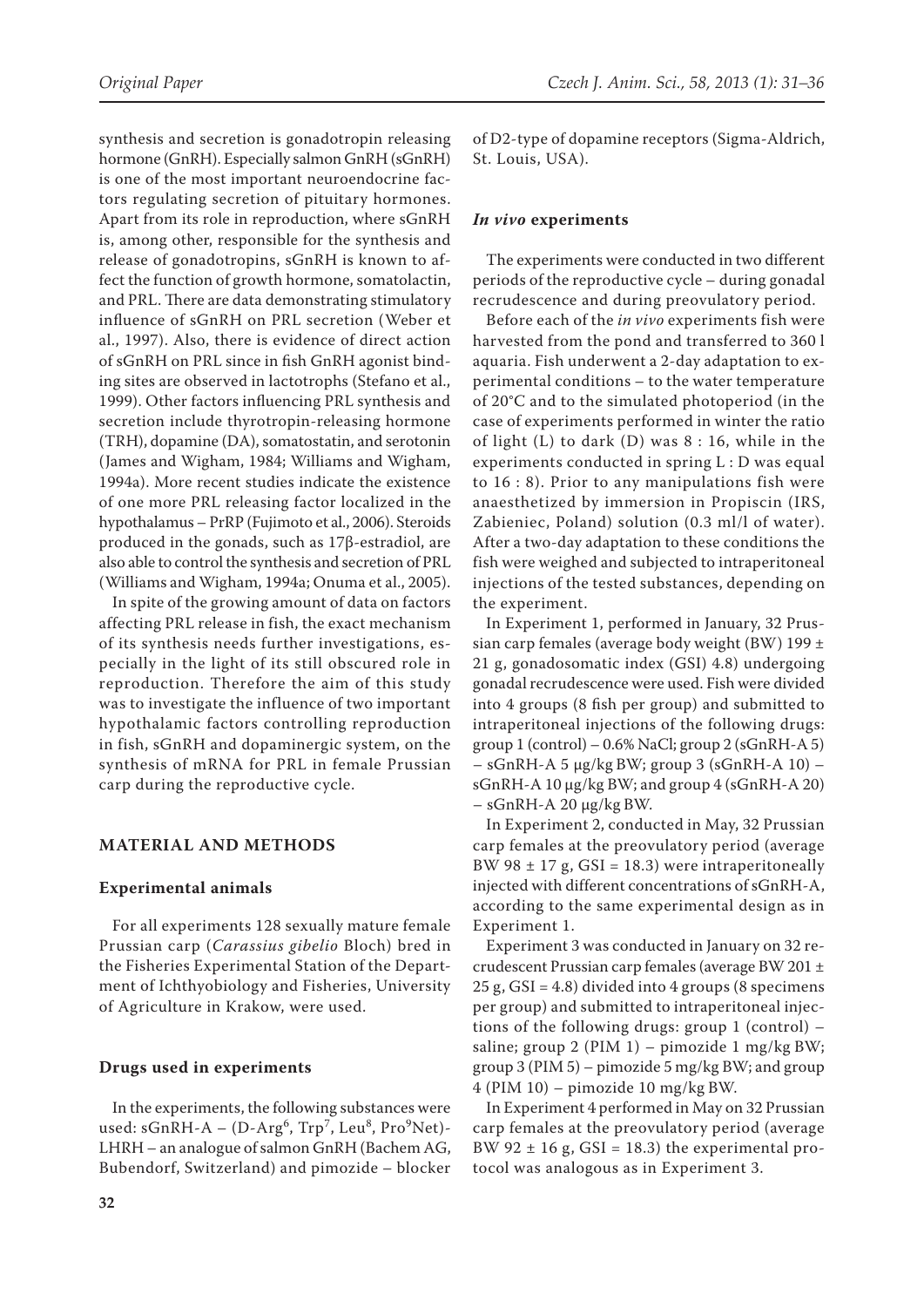At the end of each experiment, 24 h after intraperitoneal injections, the fish were subjected to deep anaesthesia using Propiscin solution for 15 min, then killed by decapitation. The pituitary glands were taken from all the fish and individually transferred to sterile 1.5 ml Eppendorf tubes containing 0.5 ml Trizol reagent (Life Technologies, Carlsbad, USA) in order to determine the levels of mRNA for PRL.

#### **Determination of mRNA levels for PRL**

We used the method of determining the relative level of mRNA coding for PRL by means of semi-quantitative RT-PCR. In brief, pituitary glands collected after *in vivo* experiments were subjected to RNA isolation according to standard given in Trizol-chloroform protocol. Absorbance measurements showed that in samples from the experiments RNA concentration ranged from 4 to about 22  $\mu$ g/ $\mu$ l. The isolated RNA was subjected to reverse transcription using M-MLV reverse transcriptase (Promega, Madison, USA). The resulting DNA was amplified using the polymerase chain reaction (PCR) in order to analyze the levels of transcription of mRNA for PRL, as well as in order to investigate the levels of transcription of *β-actin* gene, which is expressed equally in all tissues and developmental stages. The following pairs of primers were used in PCR reactions: PRL: 5' -ACACATCTCAGGTCTCTTCTTG-3'

5' -GTCGGTCTGAATGAATTACTG-3' *β-actin*: 5'-GGCGTAACCCTCGTAGAT-3' 5'-GTTGGTATGGGACAGAAG-3'

These primers designed based on nucleotide sequences are available on the Internet (National Center for Biotechnology Information, USA).

After optimization of the PCR conditions, the prepared samples were placed in a thermocycler (Mastercycler Personal, Eppendorf, Germany) and PCR was performed under the following conditions: denaturation (5 min at 95°C), 32 cycles of amplification consisting of denaturation for 30 s at 95°C, annealing for 60 s at 50°C and extension for 90 s at 72°C, followed by final extension for 10 min at 72°C.

After simultaneous PCR amplification of both PRL and *β-actin*, the resulting products (10 μl per sample) were run on 1.5% agarose gel stained by ethidium bromide. The captured images were analyzed using Scion Image software (Version 4.02, 2000). On each gel, 5 µl of Smartladder marker (Eurogentec, Seraing, Belgium), showing bands of known quantity and known number of base pairs, was applied in order to evaluate the exact amount of DNA in each band. The individual results corresponding to each fish were expressed as the ratio of the density of band corresponding to PRL and that of *β-actin*.

#### **Statistical analysis**

The statistical analysis was performed with the use of GraphPad Prism 5 software (Version 5.01, 2007) for MS Windows. Results of the measurements obtained in the experiments were subjected to one-way analysis of variance (ANOVA). To determine the significance between experimental groups, Tukey's post-test was used. The results were considered as significant for  $P \leq 0.05$ . Results on graphs were presented as mean + standard error of mean (*SEM*).

### **RESULTS**

## **Effects of sGnRH-A on PRL mRNA synthesis**

In recrudescent females, subjected to intraperitoneal injections of sGnRH-A, the average relative level of mRNA for PRL in the control group was  $2.61 \pm 0.06$ . The injections of sGnRH-A at the concentration of 5 μg/kg led to statistically significant ( $P \le 0.05$ ) increase in the relative PRL mRNA levels to  $3.57 \pm 0.16$ . Higher sGnRH-A doses of 10 and 20 μg/kg increased mRNA for PRL to  $3.22 \pm 0.17$  and  $3.17 \pm 0.20$ , respectively, however they did not significantly differ from the values observed in the control (Figure 1A).

In case of fish in the preovulatory stage of maturity the relative mRNA levels in the control group reached  $2.61 \pm 0.08$ . The injections of sGnRH-A at a dose of 5 μg/kg evoked an increase of mRNA levels to  $3.47 \pm 0.22$ , which have been statistically higher ( $P \le 0.05$ ) than in the control. Five times higher sGnRH-A dose (10 μg/kg) resulted in mRNA levels of  $3.03 \pm 0.17$ , whereas in fish receiving the highest dose of sGnRH-A (20 μg/kg) the average relative mRNA levels were  $2.80 \pm$ 0.31. The latter two concentrations of sGnRH-A did not have any statistically significant influence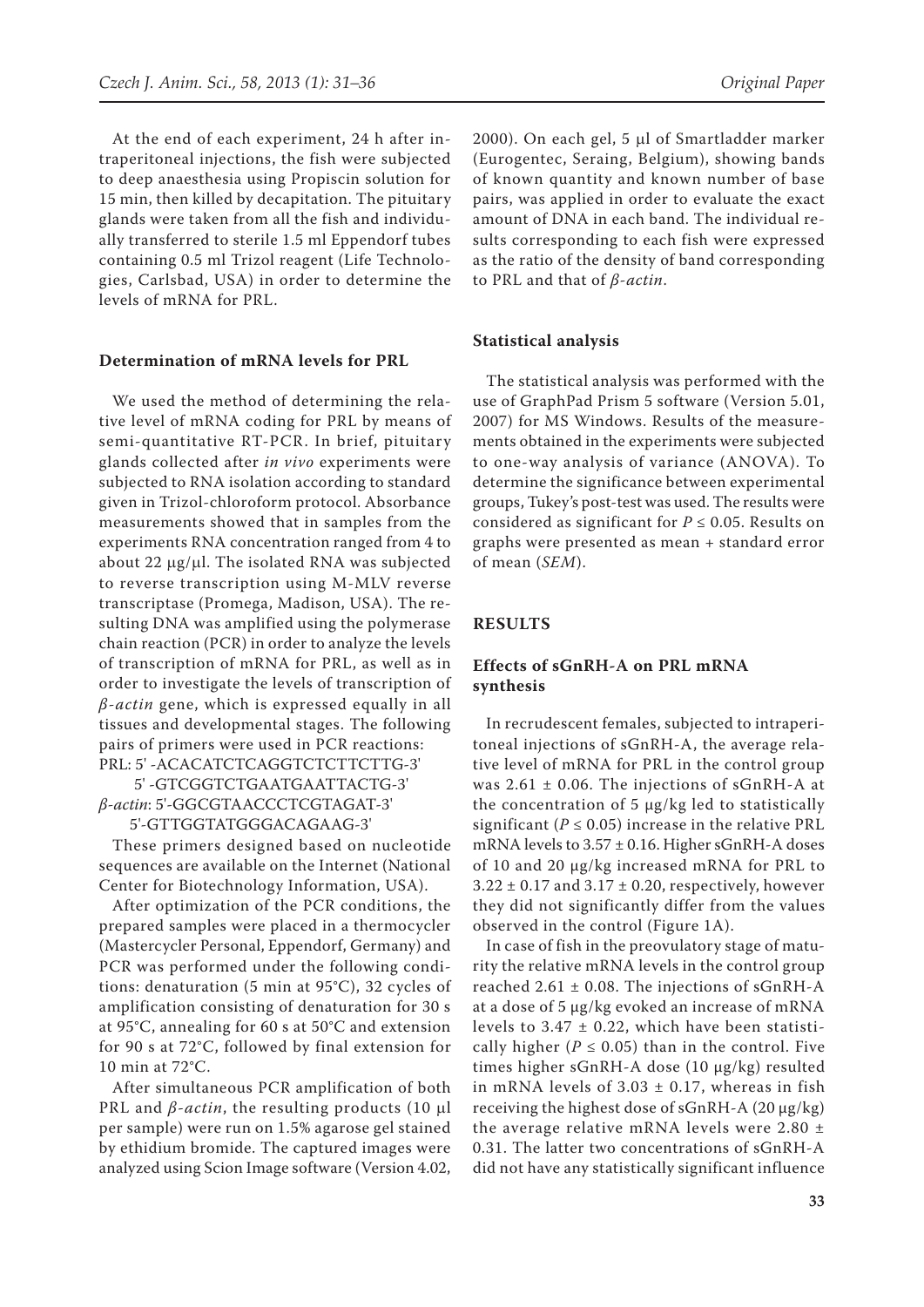

Figure 1. Relative levels of expression of mRNA encoding PRL under the influence of intraperitoneal injections of various doses of sGnRH-A in female Prussian carp pituitaries during the (**A**) recrudescence and (**B**) preovulatory period Differences between groups were considered significant for *P* ≤ 0.05. Mean values in columns marked with the same letter are not significantly different. Each column represents the average of 6–7 mRNA level measurements derived from individual fish. PRL = prolactin, sGnRH-A = salmon GnRH analogue, BW = body weight, sGnRH-A 5 = sGnRH-A 5 μg/kg BW, sGnRH-A 10 = sGnRH-A 10 μg/kg BW, sGnRH-A  $20 =$  sGnRH-A  $20 \mu$ g/kg BW

on PRL mRNA synthesis in comparison with the control (Figure 1B).

# **Effects of pimozide, an antidopaminergic drug, on PRL mRNA synthesis**

The average relative mRNA levels in control fish at the stage of gonad recrudescence were  $2.56 \pm 0.06$ . In the group where fish received intraperitoneal injection of pimozide at a dose of 1 mg/kg (PIM 1), the relative PRL mRNA levels significantly ( $P \leq$ 0.05) increased to 3.02  $\pm$  0.09. The intraperitoneal administration of PIM at the dose of 5 mg/kg evoked the relative PRL mRNA expression at the level of  $2.73 \pm 0.10$ . The highest dose of this compound (PIM 10 mg/kg) was responsible for the relative expression of mRNA at the level of 2.69  $\pm$ 



Figure 2. Relative levels of expression of mRNA encoding PRL after intraperitoneal injections of various doses of PIM in female Prussian carp pituitaries during the (**A**) recrudescence and (**B**) preovulatory period

Differences between groups were considered significant for  $P \le 0.05$ . Mean values in columns marked with the same letter are not significantly different. Each column represents the average of (**A**) 6 mRNA and (**B**) 6–7 mRNA level measurements derived from individual fish

PRL = prolactin, PIM = pimozide, BW = body weight, PIM 1 = pimozide 1 mg/kg BW, PIM 5 = pimozide 5 mg/kg BW, PIM 10 = pimozide 10 mg/kg BW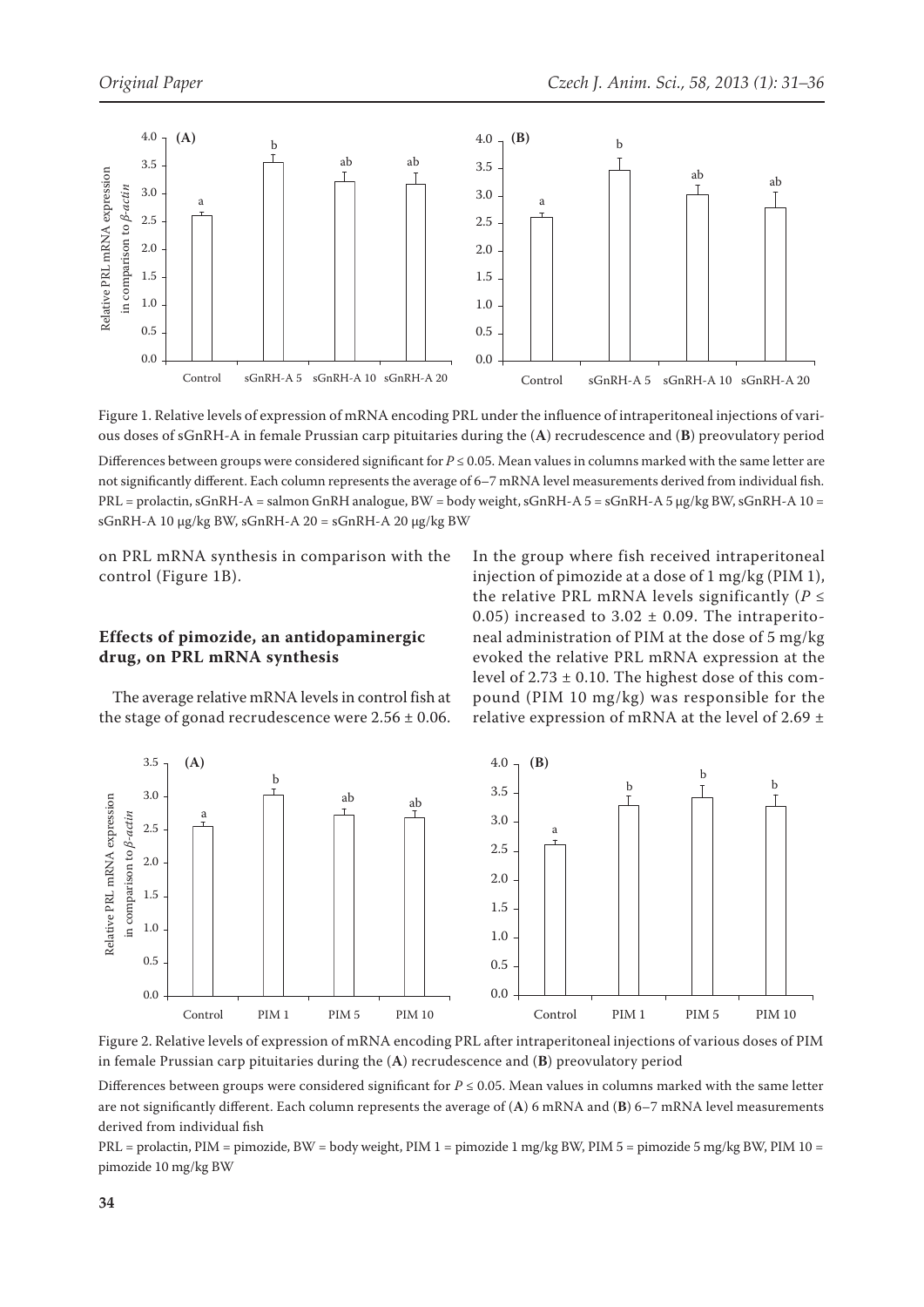0.10. There were no significant differences between PIM 5- and PIM 10-treated groups and the control (Figure 2A).

As regards preovulatory stage, the relative mRNA levels in the control group reached  $2.62 \pm 0.08$ . The treatment of fish with pimozide at the dose of 1 mg/kg evoked statistically significant ( $P \le 0.05$ ) rise of average mRNA levels to  $3.29 \pm 0.17$ . Five times higher dose of pimozide (PIM 5 mg/kg) was even more potent, significantly ( $P \le 0.05$ ) increasing PRL mRNA levels to 3.43 ± 0.21. The highest dose of PRL – 10 mg/kg – was also responsible for a significant ( $P \le 0.05$ ) elevation of mRNA synthesis – in this case the levels of mRNA for PRL reached 3.27 ± 0.20 (Figure 2B).

## **DISCUSSION**

In our *in vivo* study the analogue of sGnRH-A evoked a significant increase in the relative levels of mRNA for PRL in both stages of gonad maturation. The stimulatory effects of sGnRH on PRL synthesis were more recently documented using *in vitro* techniques by Zhao et al. (2010) in goldfish (*Carassius auratus*) – a species closely related to Prussian carp. In this species sGnRH at a concentration of 100nM significantly increased PRL mRNA synthesis in dispersed pituitary cells. The above observations are to a certain extent consistent with the results obtained by Bhandari et al. (2003), who showed that sGnRH analogue stimulated the PRL mRNA synthesis in masu salmon (*Oncorhynchus masou*). Also Onuma et al. (2005) observed the stimulatory action of sGnRH on PRL mRNA synthesis in primary pituitary cells of masu salmon. The above findings show that sGnRH is not only a stimulator of PRL release, as demonstrated by Weber et al. (1997), but also plays a positive role in the synthesis of PRL.

Interesting is that in our study the stimulation of PRL synthesis was visible only after the administration of the smallest dose of sGnRH-A  $(5 \mu g/kg)$ , whereas higher sGnRH-A doses did not significantly affect PRL synthesis. This would suggest that the concentration of GnRH that couples to their binding sites, could be an important factor influencing the response of GnRH to PRL synthesis. Indeed, there are data suggesting that high concentration of GnRH can lead to the desensitization of pituitary cells to GnRH by down-regulation of GnRH receptors. The latter can be supported by

the data obtained by Onuma et al. (2005), who observed that sGnRH at the concentration of 1 ng/ml stimulated PRL synthesis before ovulation, but 100 times higher concentration of this compound did not evoke any significant effect at any of the stages of the reproductive cycle of masu salmon.

We have not observed important seasonal differences in the potency of sGnRH-A to stimulate PRL synthesis. That would suggest that action of sGnRH on PRL synthesis does not depend on the stage of reproductive cycle, contrary to the wellknown seasonal changes in the responsiveness of gonadotropins secretion (especially LH) to GnRH, as shown by Sokolowska et al. (1985).

Our studies also showed the stimulatory influence of pimozide – the selective blocker of D2-type of dopamine receptors – on PRL mRNA synthesis. This compound stimulated PRL synthesis in both stages of gonad maturity. Since pimozide evokes the blockage of D2 receptors, and in consequence blocks the action of dopamine at the level of pituitary (Peter et al., 1986), the above results would suggest that dopamine exerts an inhibitory action on the synthesis of PRL in Prussian carp. The support for this hypothesis comes from the work of Tse et al. (2008) who demonstrated that dopamine inhibits PRL mRNA synthesis in goldfish (*Carassius auratus*).

We have also demonstrated that this stimulatory influence of pimozide on PRL mRNA synthesis depends on the stage of the reproductive cycle, since in recrudescent females only the smallest dose of PIM was able to significantly elevate PRL mRNA synthesis whereas in fish during the preovulatory period all doses of pimozide evoked a significant increase in the amount of mRNA for PRL. The seasonal changes of pimozide effectiveness in goldfish was also observed by Sokolowska et al. (1985), who investigated the role of the dopaminergic system in the gonadotropin release.

Taken together, the above results suggest that in Prussian carp sGnRH as well as dopamine play an important role as the factors regulating PRL production. GnRH has a stimulatory influence on PRL synthesis, and dopamine is an inhibitory factor in this process. Moreover, these data suggest that the impact of dopamine on PRL synthesis depends on the stage of the reproductive cycle, being more prominent before ovulation than during the recrudescence. This in consequence indicates the existence of the relationship between reproduction and PRL synthesis in fish.